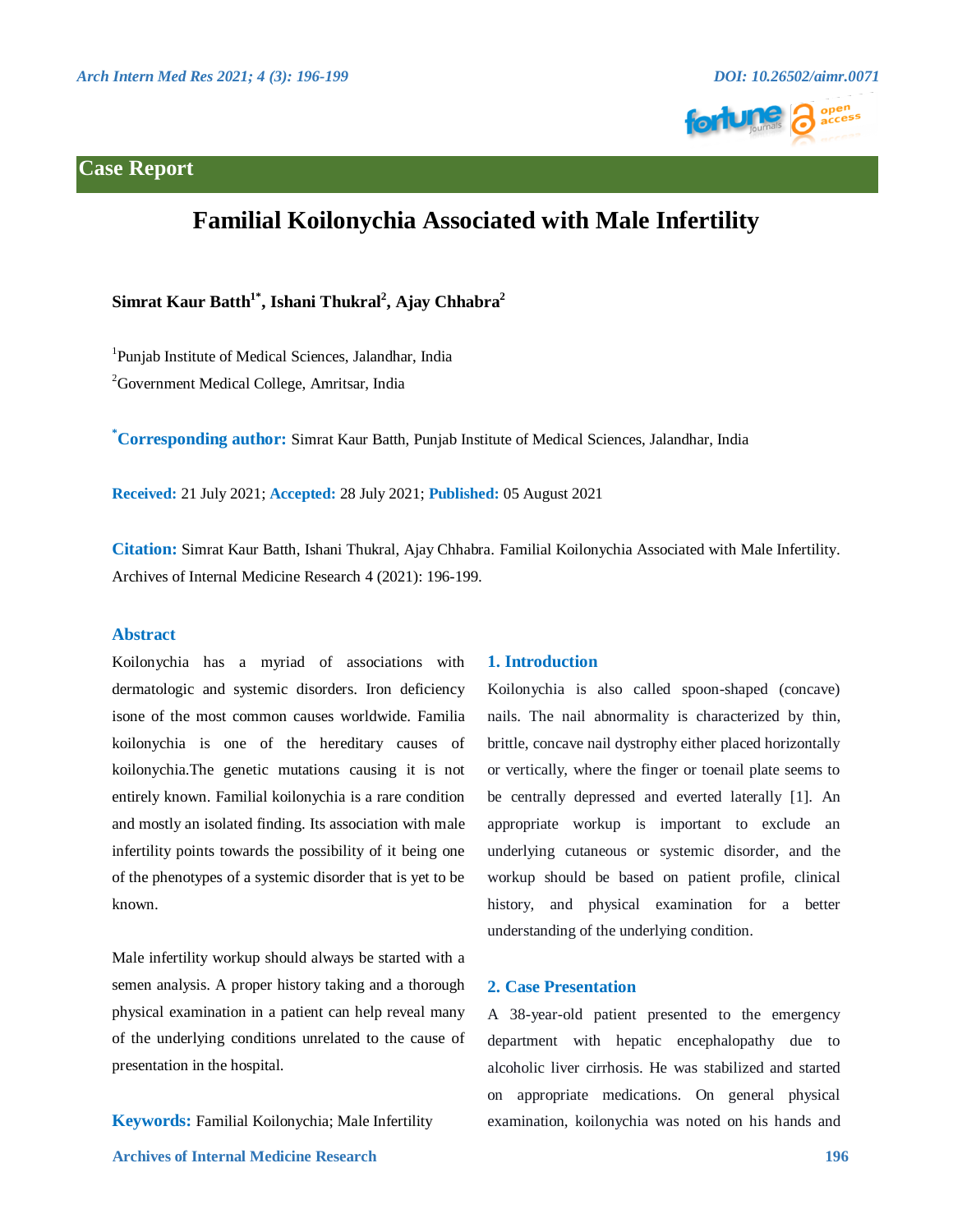# *Arch Intern Med Res 2021; 4 (3): 196-199 DOI: 10.26502/aimr.0071*

feet. The patient's hemoglobin was 13 gm/dl with a high ferritin level of 812 ng/ml, likely due to chronic liver disease. Similar nail findings were also reported in his brother, who accompanied him, with normal ferritin levels (Figure 1). Nail specimens were obtained for KOH smear and fungal culture from both, which came out to be negative. This ruled out iron deficiency and onychomycosis as the cause of koilonychia. Detailed family history revealed familial occurrence of abnormal nails since childhood. In addition, the patient's brother has had an infertility workup and reported that all the affected male members of the family do not have a

child. We conducted a complete pedigree analysis (Figure 2). Hormonal evaluation of the patient and his brother revealed normal testosterone, prolactin, LH, and FSH levels. The patient refused to undergo further investigation while his brother gave the consent. Semen analysis, conducted twice two weeks apart, revealed no sperms in the semen. Hormonal and semen analysis pointed towards an obstructive cause of azoospermia. The color-doppler ultrasonography (USG) scrotum detected no abnormality. A testicular biopsy could not be performed.



**Figure 1:** Familial koilonychia- Hands of the patient (left) and his brother (right) showing spooning of the nails where the distal lateral edges of the nail plate are elevated above a depressed centre. Some whitish and yellowish discoloration can also be seen.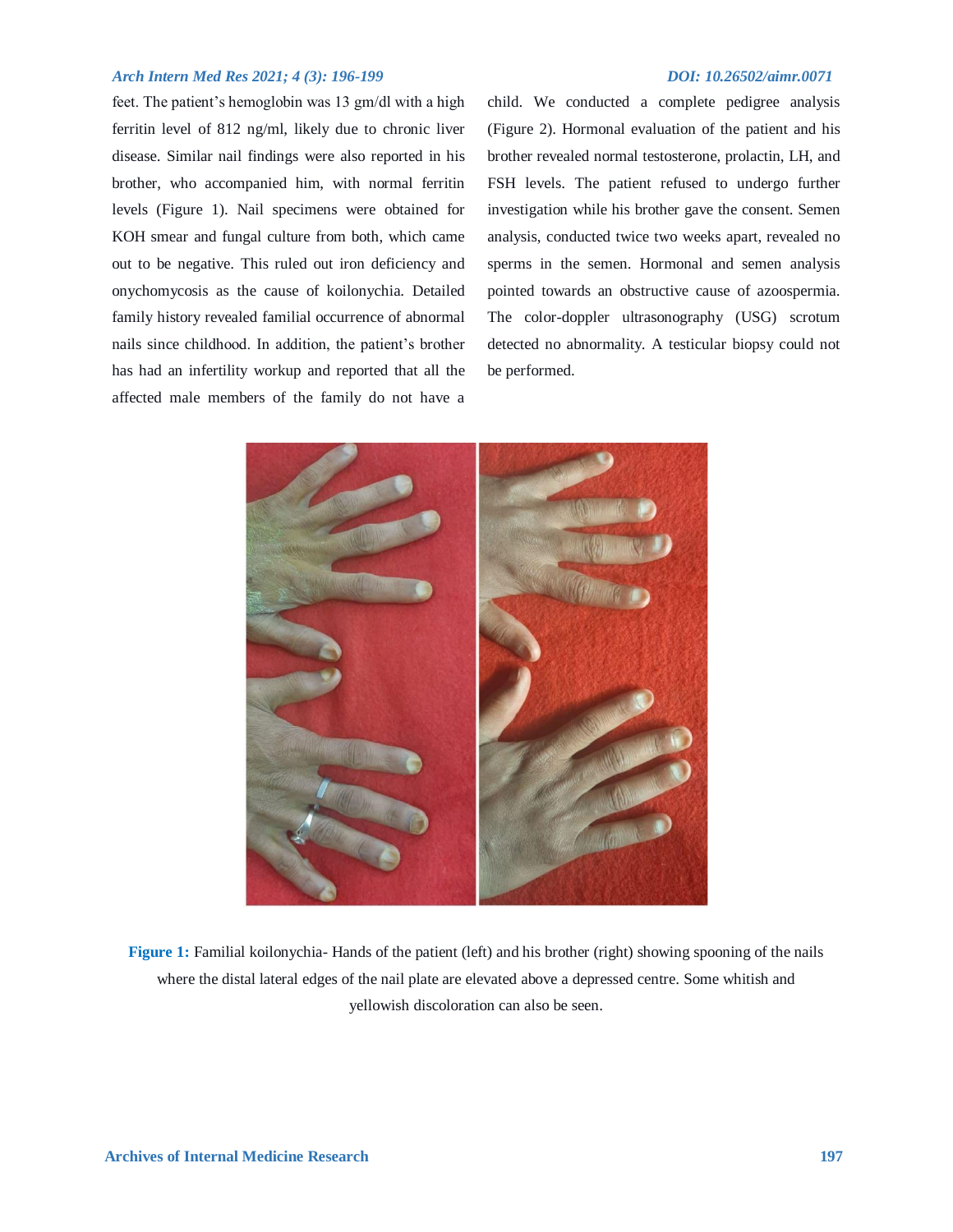

**Figure 2:** Pedigree- Individual numbered III6 depicts the patient and III7 depicts patient's brother. Affected males have no progeny. Wives of the affected males revealed no abnormality on infertility workup whereas the males have azoospermia on semen analysis.

#### **3. Discussion**

Koilonychia may be due to hereditary or congenital, acquired, and idiopathic causes. It is primarily considered to be a manifestation of chronic iron deficiency anemia. The pathophysiology of koilonychia is poorly understood. Familial koilonychia is a rare condition, usually transmitted through autosomal dominant inheritance [2]. It usually presents at birth or within the initial few years of life [3]. The nails in these patients are typically thin and flat and develop various degrees of concavity over time. However, within the same family members, the variable expression may be noticed with only affection of fingernails or selected fingers or toes only or fingernails on one hand or with accentuation of the great toe and/ or thumb [3]**,** Although there have been case reports on familial koilonychia [2], only one case till date has been reported on the association between familial koilonychia and azoospermia [4]**.** Even though we could not investigate further but all the lab and imaging results pointed towards an obstructive cause of azoospermia.

Transscrotal USG is not sensitive enough to detect all the obstructive abnormalities, so other imaging modalities like transrectal ultrasonography (TRUS), TRUS-guided seminal vesiculography, seminal tract washout, vasography, endorectal magnetic resonance imaging, abdominal USG and cranial imaging may be needed to evaluate males with azoospermia. In evaluating azoospermic males who have normal-sized testis and a normal hormone profile, a testicular biopsy is critical for establishing the diagnosis of obstructive azoospermia [5]. Patients with azoospermia should be referred to a urologist specialized in infertility for further evaluation and treatment [5].

## **4. Conclusion**

To report a rare association of male infertility with familial koilonychia and demonstrate the importance of a carefully taken history with an emphasis on family history along with physical examination while evaluating a case of koilonychia.